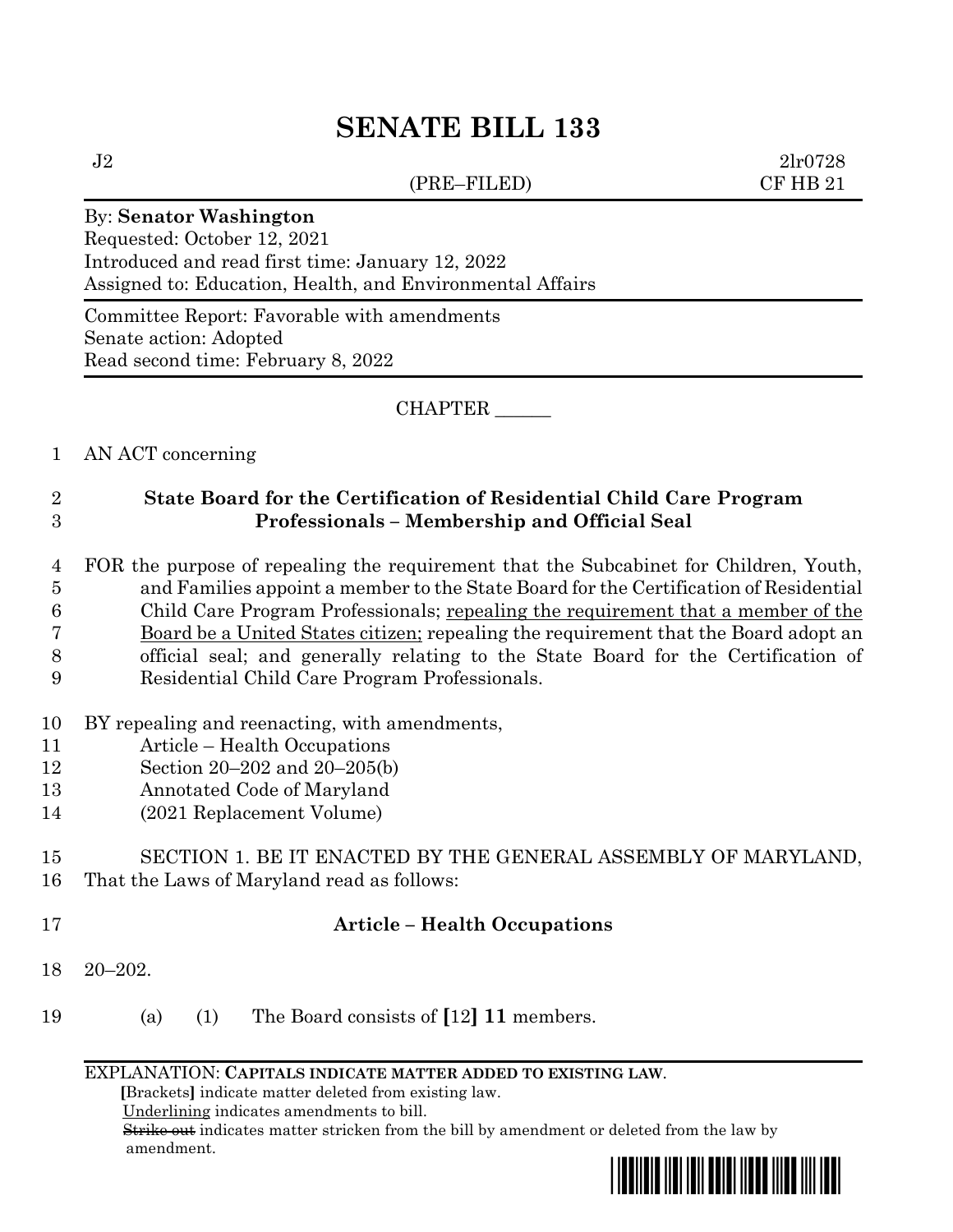(2) Of the **[**12**] 11** Board members: (i) **[**Six**] FIVE** members shall be appointed as follows: 1. Two by the Secretary, one each for the Developmental Disabilities Administration and the Behavioral Health Administration; 2. One by the Secretary of Juvenile Services for the agency; 3. One by the Secretary of Human Services for the agency; **AND** 4. One by the State Superintendent of Schools; and **[**5. One by the Subcabinet; and**]** 10 (ii) Six shall be appointed by the Governor. (3) Of the six appointed by the Governor: 12 (i) Three shall be program administrators; (ii) One shall be a residential child and youth care practitioner; and 14 (iii) Two shall be consumer members. (b) The Governor shall appoint members with the advice and consent of the Senate. (c) Each Board member shall: 18 (<del>1)</del> Be a United States citizen; and **(2)** Have HAVE resided in this State for at least 1 year before appointment to the Board. 21 (d) A consumer member of the Board: (1) May not be a program administrator or a residential child and youth care practitioner; (2) May not have a household member who is a program administrator or a residential child and youth care practitioner; (3) May not have a household member who participates in a commercial or professional field related to administering a program; and

**SENATE BILL 133**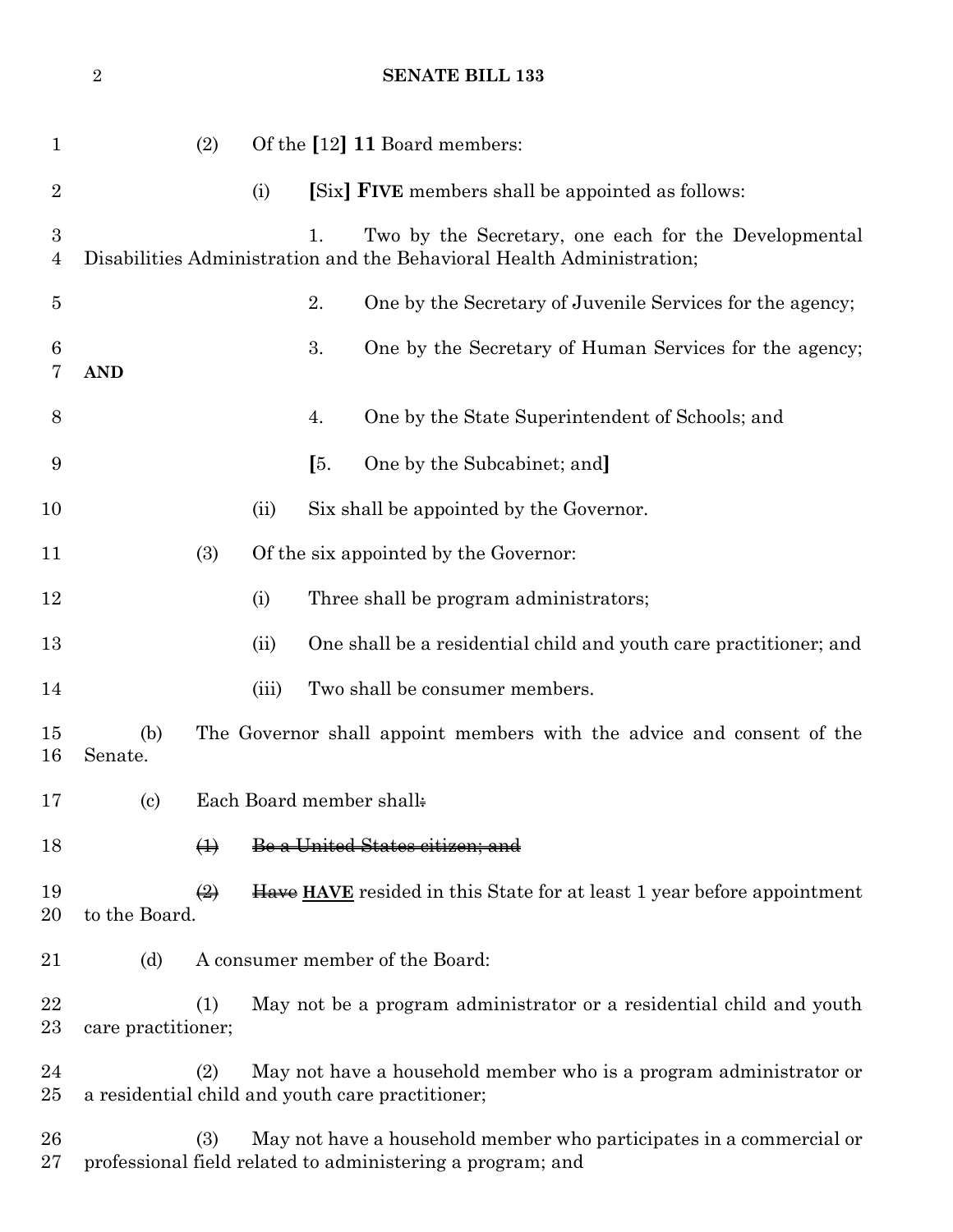## **SENATE BILL 133** 3

| 1<br>$\sqrt{2}$         | May not have had within 2 years before appointment a substantial<br>(4)<br>financial interest in a program regulated by an agency.                                                                               |
|-------------------------|------------------------------------------------------------------------------------------------------------------------------------------------------------------------------------------------------------------|
| 3<br>4                  | While a member of the Board, a consumer member may not have a substantial<br>(e)<br>financial interest in a program regulated by an agency.                                                                      |
| $\overline{5}$<br>$\,6$ | Before taking office, each appointee to the Board shall take the oath required<br>(f)<br>by Article I, § 9 of the Maryland Constitution.                                                                         |
| $\overline{7}$          | The term of a member is 4 years.<br>(1)<br>(g)                                                                                                                                                                   |
| 8<br>$\boldsymbol{9}$   | The terms of members are staggered as required by the terms provided<br>(2)<br>for members of the Board on October 1, 2004.                                                                                      |
| 10<br>11                | At the end of a term, a member continues to serve until a successor is<br>(3)<br>appointed and qualifies.                                                                                                        |
| 12<br>13                | A member who is appointed after a term has begun serves only for the<br>(4)<br>rest of the term and until a successor is appointed and qualifies.                                                                |
| 14                      | (5)<br>A member may not serve more than two consecutive full terms.                                                                                                                                              |
| 15<br>16                | To the extent practicable, the Governor shall fill any vacancy on the<br>(6)<br>Board within 60 days of the date of the vacancy.                                                                                 |
| 17<br>18                | The Governor may remove a member for incompetence, misconduct,<br>(h)<br>(1)<br>incapacity, or neglect of duty.                                                                                                  |
| 19<br>20<br>21          | On the recommendation of the Children's Cabinet, the Governor may<br>(2)<br>remove a member whom the Children's Cabinet finds to have been absent from two<br>successive Board meetings without adequate reason. |
| 22                      | $20 - 205.$                                                                                                                                                                                                      |
| 23                      | (b)<br>In addition to the duties set forth elsewhere in this title, the Board shall:                                                                                                                             |
| 24<br>25                | Maintain a registry of all program administrators and residential child<br>(1)<br>and youth care practitioners certified by the Board;                                                                           |
| 26                      | (2)<br>Submit an annual report to the Governor and Children's Cabinet;                                                                                                                                           |
| 27<br>28<br>29          | (3)<br>Adopt a code of ethics that the Board considers appropriate and<br>applicable to the program administrators and residential child and youth care practitioners<br>certified by the Board;                 |